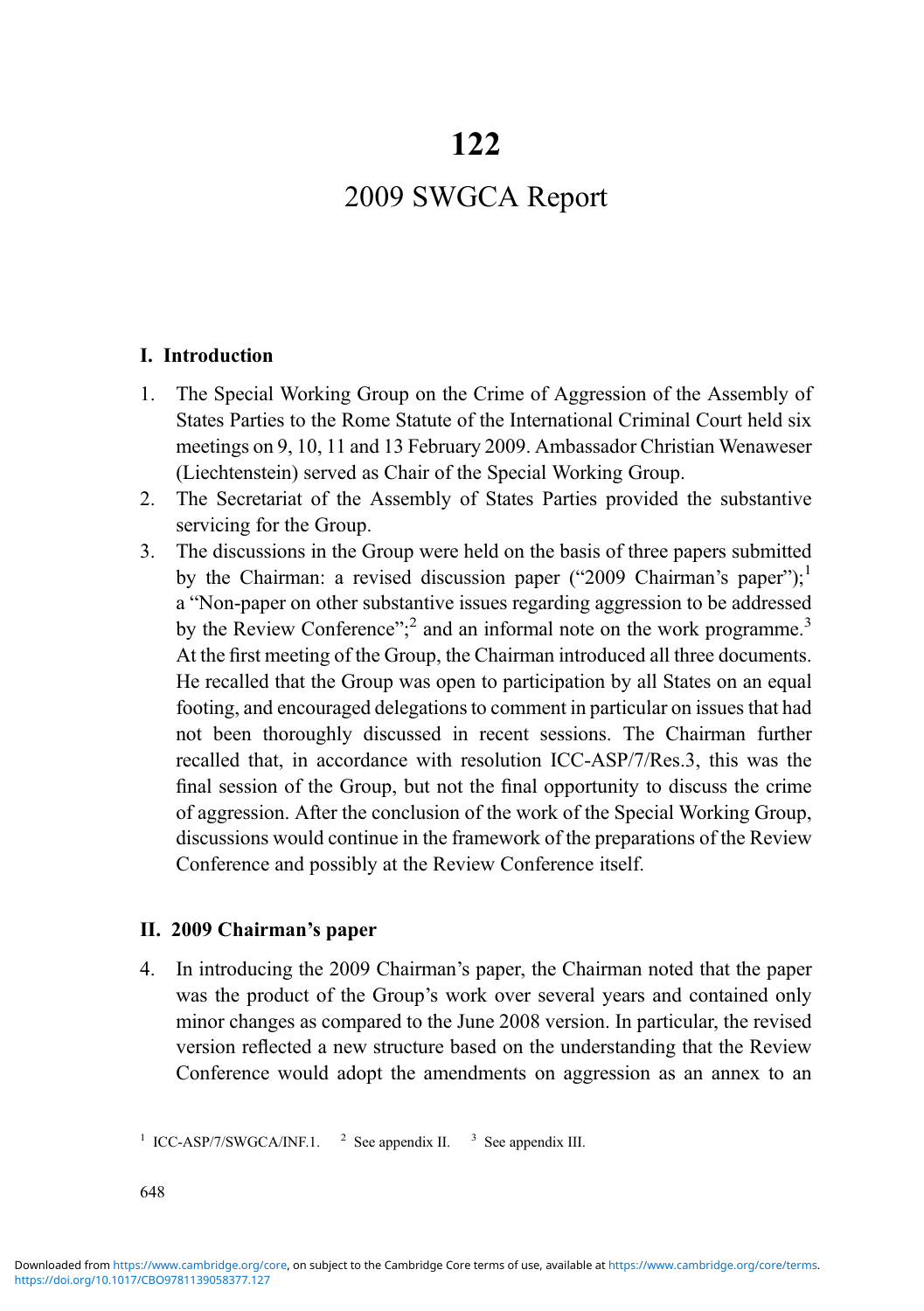enabling resolution. The annex to that resolution would contain only the actual amendments to the Rome Statute, whereas other issues, such as the question of entry into force, would be addressed in the draft resolution or possibly some other text. Draft article 15 bis was renumbered and included two new technical additions (paragraphs 3 and 5), the contents of which had already been agreed during earlier discussions. The Chairman explained that the paper was presented in a manner that should allow the Group to adopt a text that was as clean as possible. In this context, he emphasized that the absence of footnotes and brackets was not intended to indicate that those parts of the text were agreed and that the topics that had been discussed in the past remained on the table. The Chairman also recalled the general understanding that "nothing is agreed until everything is agreed", that the suggested provisions were interlinked and that they would therefore be considered as a package.

### Structure of the 2009 Chairman's paper

5. There was general support for the overall structure of the 2009 Chairman's paper, consisting of a draft enabling resolution to which amendments would be annexed. A suggestion was made to refer in the opening phrase of the enabling resolution to "The Review Conference", rather than to "States Parties". This would more closely mirror the structure of resolutions adopted by the Assembly of States Parties as well as the Rome Conference. The Chairman subsequently circulated a suggested wording for such an amendment, which met with general agreement.

#### Procedure for entry into force of the amendment on aggression

- 6. The Chairman noted that the general question of whether paragraph 4 or 5 of article 121 of the Rome Statute was applicable to the amendment on aggression had already been comprehensively discussed in the past.<sup>4</sup> It was understood that the solution to this issue was closely linked to the outcome on other parts of the provisions on aggression.
- 7. The Chairman invited delegations to focus their comments on a proposal submitted by a delegation suggesting that paragraphs 4 and 5 of article 121 of the Rome Statute comprised a unified and complementary regime, rather than two mutually exclusive regimes. Under this reading, the amendment on

<sup>&</sup>lt;sup>4</sup> June 2008 Report of the Special Working Group, contained in Official Records of the Assembly of States Parties to the Rome Statute of the International Criminal Court, Resumed sixth session, New York, 2–6 June 2008 (International Criminal Court publication, ICC-ASP/6/20/Add.1), annex II, paragraphs 6–14.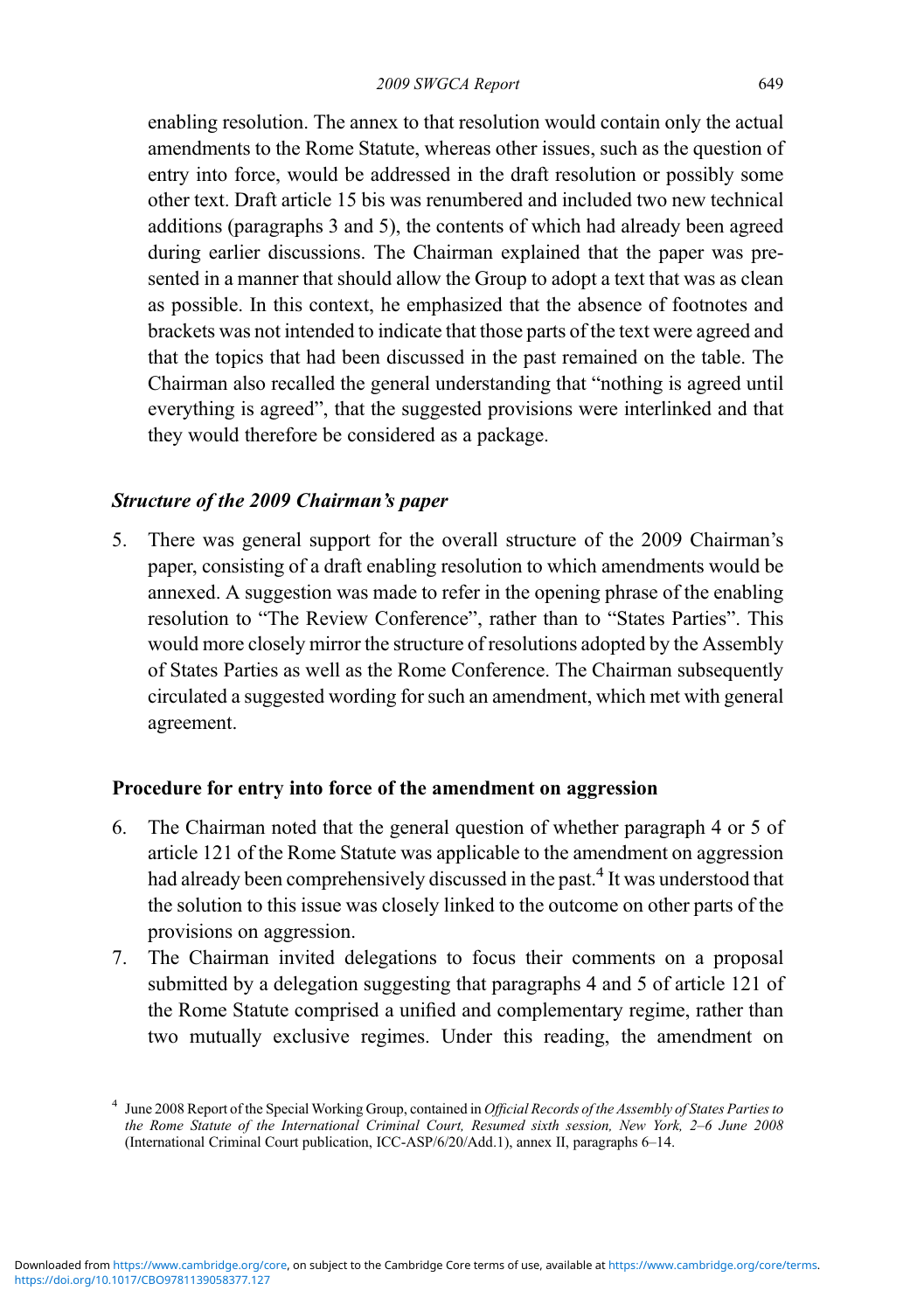aggression would initially enter into force only for those States Parties that had ratified it, as outlined in paragraph 5. However, once seven-eighths of States Parties to the Rome Statute had ratified the amendment, it would enter into force for all States Parties, in accordance with paragraph 4. Once that threshold would be met, paragraph 5, including its second sentence, would no longer apply and the amendment would become binding on all States Parties.

- 8. While delegations welcomed the non-paper as a contribution to the debate, the view prevailed in the discussion that the amendment procedures set out in paragraphs 4 and 5 were mutually exclusive. This was evidenced by the phrase "Except as provided in paragraph 5" in paragraph 4, as well as by the content of the second sentence of paragraph 5. The drafting history as well as academic commentaries on these provisions also supported this view. It was noted that the Rome Statute provided in article 122 and article 121, paragraphs 4 and 5, three distinct amendment regimes to which different thresholds for entry into force applied. Some delegations, however, expressed interest in the proposal and welcomed attempts to bridge the two regimes. It was also suggested to add a provision to the Statute ensuring that States that ratify the Statute after the entry into force of the amendment were treated equally with States Parties that have not ratified the amendment.
- 9. Some delegations used the opportunity to reiterate arguments in favor of their preferred regime for entry into force, as reflected in previous reports of the Group.<sup>5</sup> During this discussion, some new arguments were raised. It was submitted that applying article 121, paragraph 5, to the amendment on aggression would de facto amount to allowing reservations, which were prohibited under article 120 of the Statute, and which would be incompatible with the object and purpose of the Statute in the sense of article 19 (c) of the Vienna Convention on the Law of Treaties. Such an approach was also inconsistent with article 12, paragraph 1, of the Rome Statute, whereby States Parties automatically accept the jurisdiction of the Court with respect to the crimes referred to in article 5. Furthermore, it was suggested that article 121, paragraph 4, of the Rome Statute might find more support amongst delegates favoring the application of paragraph 5 if the Court's jurisdiction would only apply to States that had accepted such jurisdiction by way of a declaration.
- 10. It was also suggested that article 5, paragraph 2, of the Rome Statute implied that the amendments on aggression only needed to be adopted by the Review Conference, and that therefore no ratification process was necessary for the entry into force of the provisions on aggression. States Parties had thus already given anticipatory consent to the future exercise of jurisdiction over the crime

5 Ibid.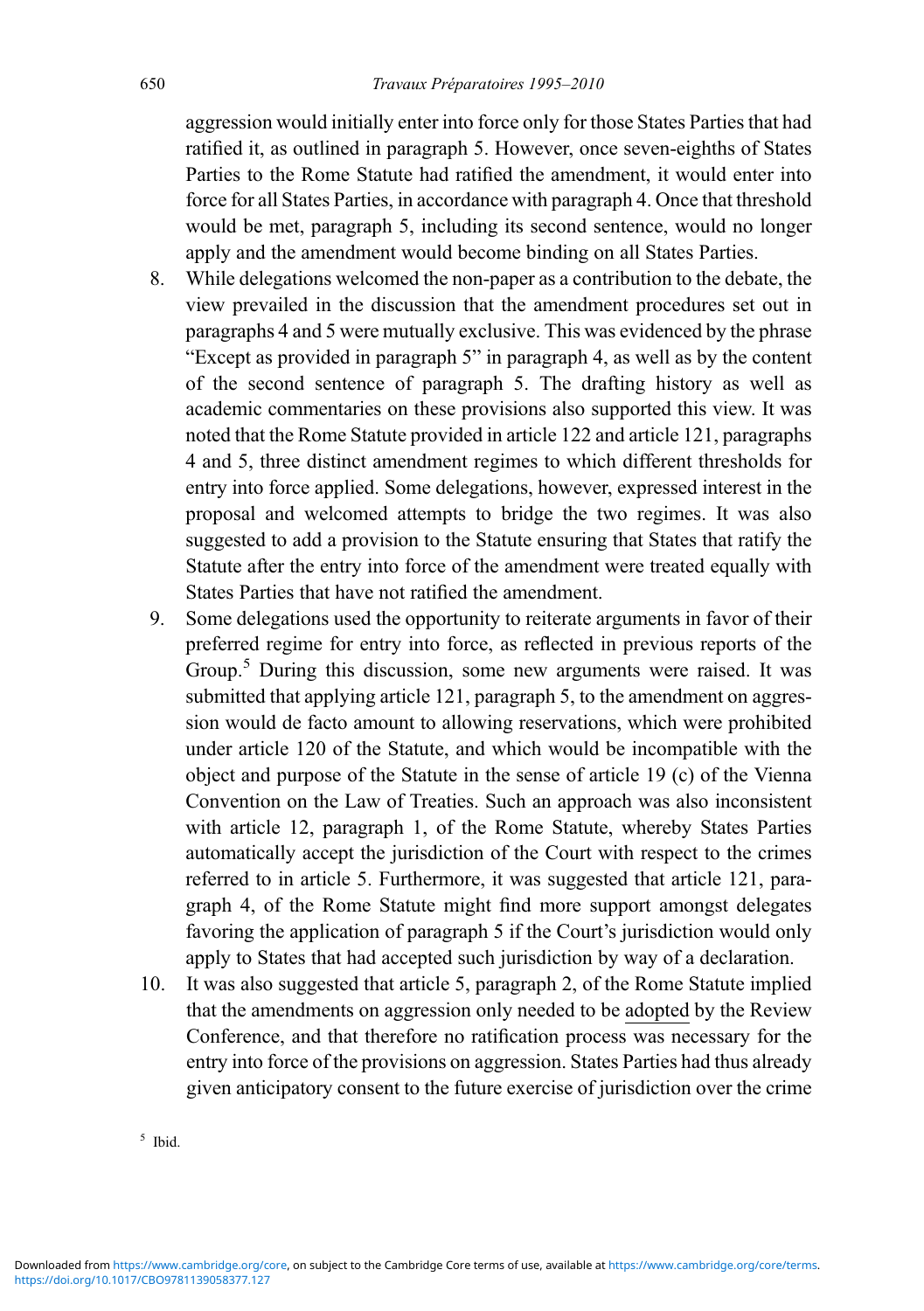of aggression when ratifying the Statute. This reading was strongly contested by some delegations, while others indicated they would want to consider it further.

11. It was suggested that article 121, paragraphs 4 and 5, could be invoked in respect of different amendments pertaining to aggression. Suggestions to delete or revise the second sentence of article 121, paragraph 5, were also made. It was also noted that consideration could be given to drafting an amendment procedure specific to the crime of aggression, since that crime was already included in the Rome Statute, but lacked a definition, unlike the other crimes contained therein. It was observed, however, that proposals to amend the amendment provisions in the Rome Statute would not solve the immediate problem of determining which procedure was applicable to the amendments on aggression.

### Draft amendment #1: Deletion of article 5, paragraph 2 of the Rome Statute

12. No objection was raised to the suggested deletion of article 5, paragraph 2, of the Rome Statute. Nevertheless, it was also recalled that the issue was linked to an agreement on the definition contained in article 8 bis and the conditions for the exercise of jurisdiction.

# Draft amendment #2: Definition of the "crime" and the "act" of aggression (draft article 8 bis)

13. The suggested wording of draft article 8 bis found generally strong support. It was stressed that the text was the result of years of negotiation and many compromises, and some delegations recalled that they had preferred different solutions for certain parts of the text, but supported the draft as a balanced compromise. Nevertheless, some delegations recalled their concern about the threshold clause contained in draft article 8 bis, paragraph 1, which would limit the Court's jurisdiction to cases where the act of aggression "by its character, gravity and scale, constitutes a manifest violation of the Charter of the United Nations". It was argued that the clause was unnecessary because any act of aggression would constitute a manifest violation of the Charter of the United Nations, and that the definition should not exclude any acts of aggression. Furthermore, aggression was sufficiently qualified through the list of acts contained in draft article 8 bis, paragraph 2. Other delegations expressed support for the threshold clause, which would provide important guidance for the Court, and in particular prevent the Court from addressing borderline cases. It was also argued, however, that the current text implies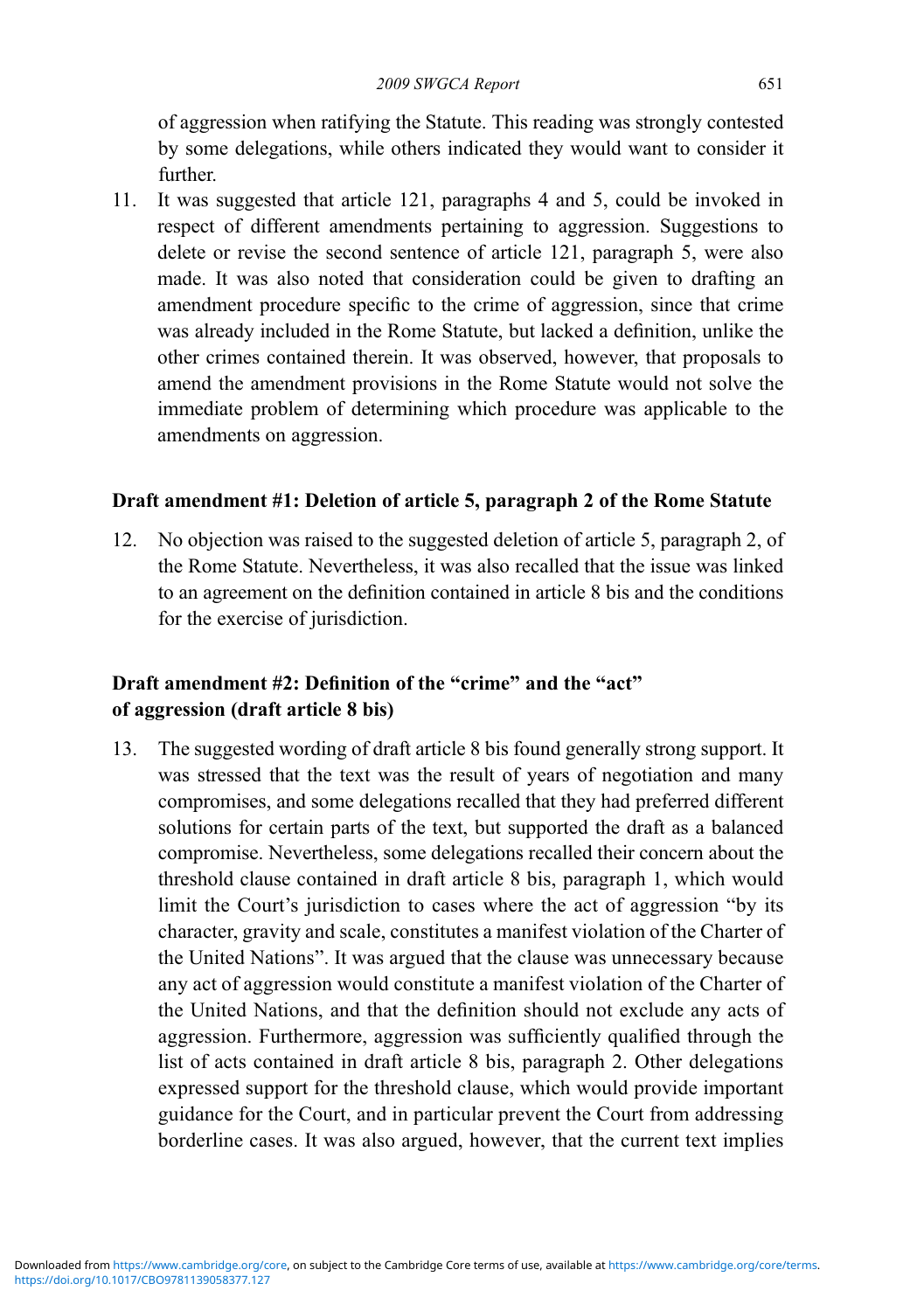that the threshold clause will constitute a new definitional layer applicable to the act of aggression, which has been clearly defined by article 8 bis, paragraph 2.

- 14. To enhance clarity, it was suggested that the space between the first and the second sentence of draft article 8 bis, paragraph 2, be deleted. The revised version of the 2009 Chairman's paper that was subsequently circulated included this editorial change.
- 15. Some delegations explored possible changes to the text. These suggestions received limited support. With respect to draft article 8 bis, paragraph 1, it was suggested to include the element of "intent" as well as a reference to "persons" in plural. In this respect, it was recalled that these issues were already addressed in the general part of the Rome Statute, in particular articles 25 and 30, as well as in draft article 25, paragraph 3 bis. Caution was also expressed that such changes could have unintended consequences for the interpretation of other crimes, and it was pointed out that the drafting in the Chairman's paper followed the structure of the other crimes covered in the Statute. Furthermore, a suggestion was made with respect to draft article 8 bis, paragraph 2, namely to replace the phrase "in any other manner inconsistent with the Charter of the United Nations" with the threshold clause contained in paragraph 1. In response, it was recalled that the phrase in question was based on article 2, paragraph 4, of the Charter of the United Nations, which was also mirrored in article 1 of General Assembly resolution 3314 (XXIX). The suggestion was also made to insert a reference to "unlawful" use of force in draft article 8 bis, paragraph 2, for the sake of clarity. Delegations recalled, however, that this suggestion had been discussed in the past, without attracting significant support. It was argued that such a reference was not necessary, as any use of force inconsistent with the Charter of the United Nations was, by definition, unlawful.
- 16. Some delegates expressed the view that draft article 8 bis contained certain shortcomings. In particular, it was questioned whether the text sufficiently criminalized the activities of armed groups, in particular where such activities enjoyed the cooperation of a State. Furthermore, the view was expressed that the reference to "another State" might inadvertently omit acts committed against a territory that falls short of statehood, and that therefore, the word "State" in that paragraph should be given a broad interpretation. In this regard, it was observed that the General Assembly Declaration on Friendly Relations<sup>6</sup> recognized that Non-Self-Governing territories had a distinct status under the

<sup>6</sup> Resolution 2625 of 24 October 1970, Declaration on Principles of International Law concerning Friendly Relations and Co-operation among States in accordance with the Charter of the United Nations.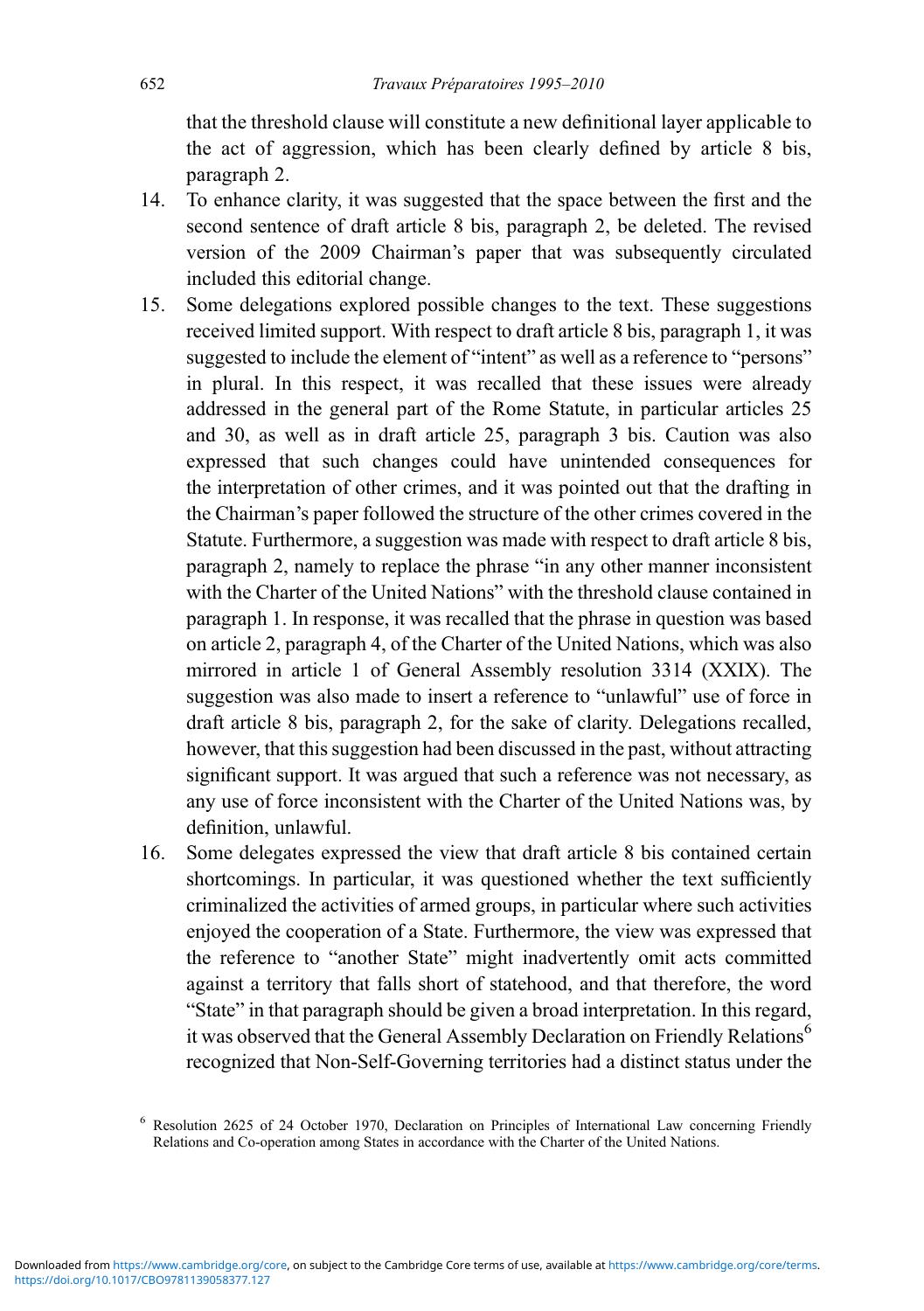Charter of the United Nations. A discussion of the statehood issue also took place during the drafting of General Assembly resolution 3314 (XXIX) and was reflected in the explanatory note to article 1 of the definition of aggression. It was recalled that some other understandings recorded in the context of the adoption of that resolution might also still be relevant.

17. Some delegations reiterated their view that General Assembly resolution 3314 (XXIX) had not been adopted for the purpose of defining an individual crime, but as guidance for the Security Council in its determination of a State act of aggression. Some delegations also reiterated their views and preferences regarding the nature of the list of acts of aggression in paragraph 2 of draft article 8 bis (open or closed), which had been discussed in previous meetings of the Group.<sup>7</sup> In particular, it was stated that acts similar to those listed might also constitute acts of aggression. The point was made that the reference to General Assembly resolution 3314 (XXIX) did not import the content of that resolution as a whole. The view was also expressed that the list should include acts that are not of military nature, such as economic embargoes.

# Draft amendment #3: Conditions for the exercise of jurisdiction (draft article 15 bis)

- 18. The Chairman recalled that draft article 15 bis, dealing with the conditions for the exercise of jurisdiction over the crime of aggression, had been discussed for a number of years. Two technical additions were reflected in paragraphs 3 and 5 of the draft text, as outlined in the Explanatory Note to the 2009 Chairman's paper.<sup>8</sup> The Chairman noted that a solution for the difficult issue of the conditions for the exercise of jurisdiction was not expected during this session, and he therefore encouraged delegations to limit their comments to the question whether draft article 15 bis accurately reflected the status of the discussion. The various positions on this issue were amply reflected in previous reports of the Group.
- 19. There was general agreement that the alternatives and options contained in paragraph 4 reflected the positions of delegations and required further discussion, including on the basis of new ideas and suggestions. While it was agreed that paragraph 4 would require more work, paragraphs 1 to 3 as well as 5 and 6 were generally acceptable.

<sup>7</sup> November/December 2007 Report of the Special Working Group and 2007 Princeton report, both contained in Official Records of the Assembly of States Parties to the Rome Statute of the International Criminal Court, Sixth session, New York, 30 November–14 December 2007 (International Criminal Court publication, ICC-ASP/6/20), vol. I, annex II, paragraphs 18–23, and annex III, paragraphs 46–53.

<sup>8</sup> ICC-ASP/7/SWGCA/INF.1.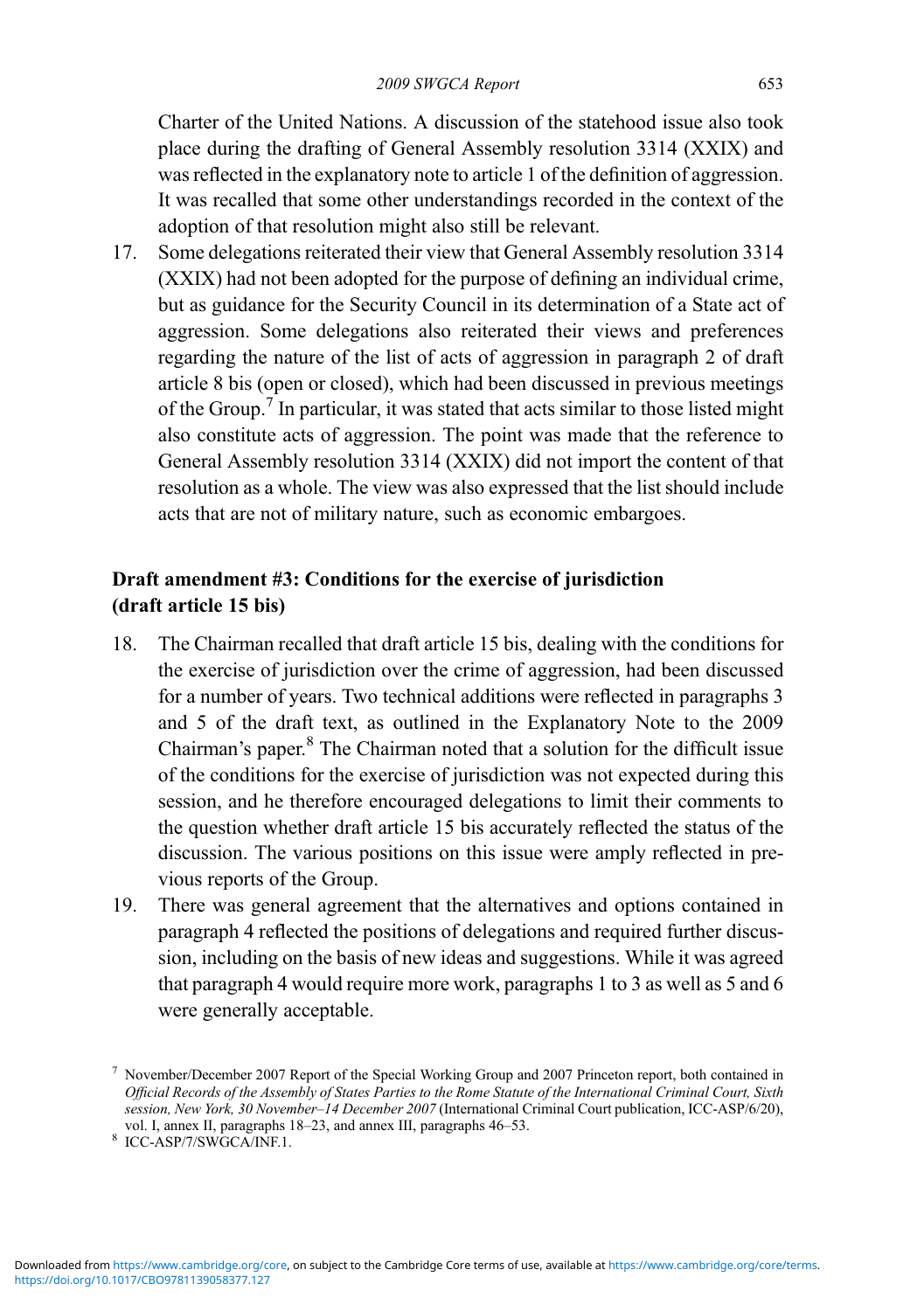- 20. Some delegations used the opportunity to reiterate their preferences on the issue of conditions for the exercise of jurisdiction, in particular by identifying their preferred alternatives and options as well as combinations thereof. These views are comprehensively reflected in previous reports of the Group.<sup>9</sup> In this context, a new suggestion was made to include option 2 currently contained in alternative 1 under the umbrella of alternative 2, in combination with options 2, 3 and 4 thereunder. It was indicated that such a proposal could be understood to already be contained in the current structure of draft article 15 bis, paragraph 4, and that the search for a compromise on these issues will have to continue after the conclusion of the work of the Group.
- 21. An earlier suggestion to simplify the wording of alternative 2, option 2 was recalled. The option would thus simply read: "in accordance with article 15". This was intended to bring the procedure for the crime of aggression in line with other crimes. The question was raised, however, whether the proposed wording was intended to limit the procedure referred to in alternative 2, option 2 to proprio motu investigations by the Prosecutor, as was the case with article 15 of the Rome Statute, or instead apply to all jurisdictional trigger mechanisms, as was envisaged in the 2009 Chairman's paper.
- 22. The Chairman suggested a technical improvement to the wording of draft article 15 bis, paragraph 5, replacing the reference to the Court's "determination of an act of aggression" with the phrase "own findings". There was general agreement on this change.

#### The "red light" proposal

23. Delegations continued their discussion of the so-called "red light" proposal, which was submitted in a further revised version.<sup>10</sup> This proposal would allow the Security Council to decide to stop an ongoing investigation into a crime of aggression by adopting a resolution under Chapter VII

<sup>&</sup>lt;sup>9</sup> June 2008 Report of the Special Working Group, contained in Official Records of the Assembly of States Parties to the Rome Statute of the International Criminal Court, Resumed sixth session, New York, 2–6 June 2008 (International Criminal Court publication, ICC-ASP/6/20/Add.1), annex II, paragraphs 38–48; and 2007 Princeton report, contained in Official Records of the Assembly of States Parties to the Rome Statute of the International Criminal Court, Sixth session, New York, 30 November–14 December 2007 (International Criminal Court publication, ICC-ASP/6/20), vol. I, annex III, paragraphs 14–35.

<sup>&</sup>lt;sup>10</sup> November 2008 Report of the Special Working Group, contained in *Official Records of the Assembly of States* Parties to the Rome Statute of the International Criminal Court, Seventh session, The Hague, 14-22 November2008 (International Criminal Court publication, ICC-ASP/7/20), vol. I, annex III, paragraphs 21–23; and June 2008 Report of the Special Working Group, contained in Official Records of the Assembly of States Parties to the Rome Statute of the International Criminal Court, Resumed sixth session, New York, 2–6 June 2008 (International Criminal Court publication, ICC-ASP/6/20/Add.1), annex II, paragraph 47.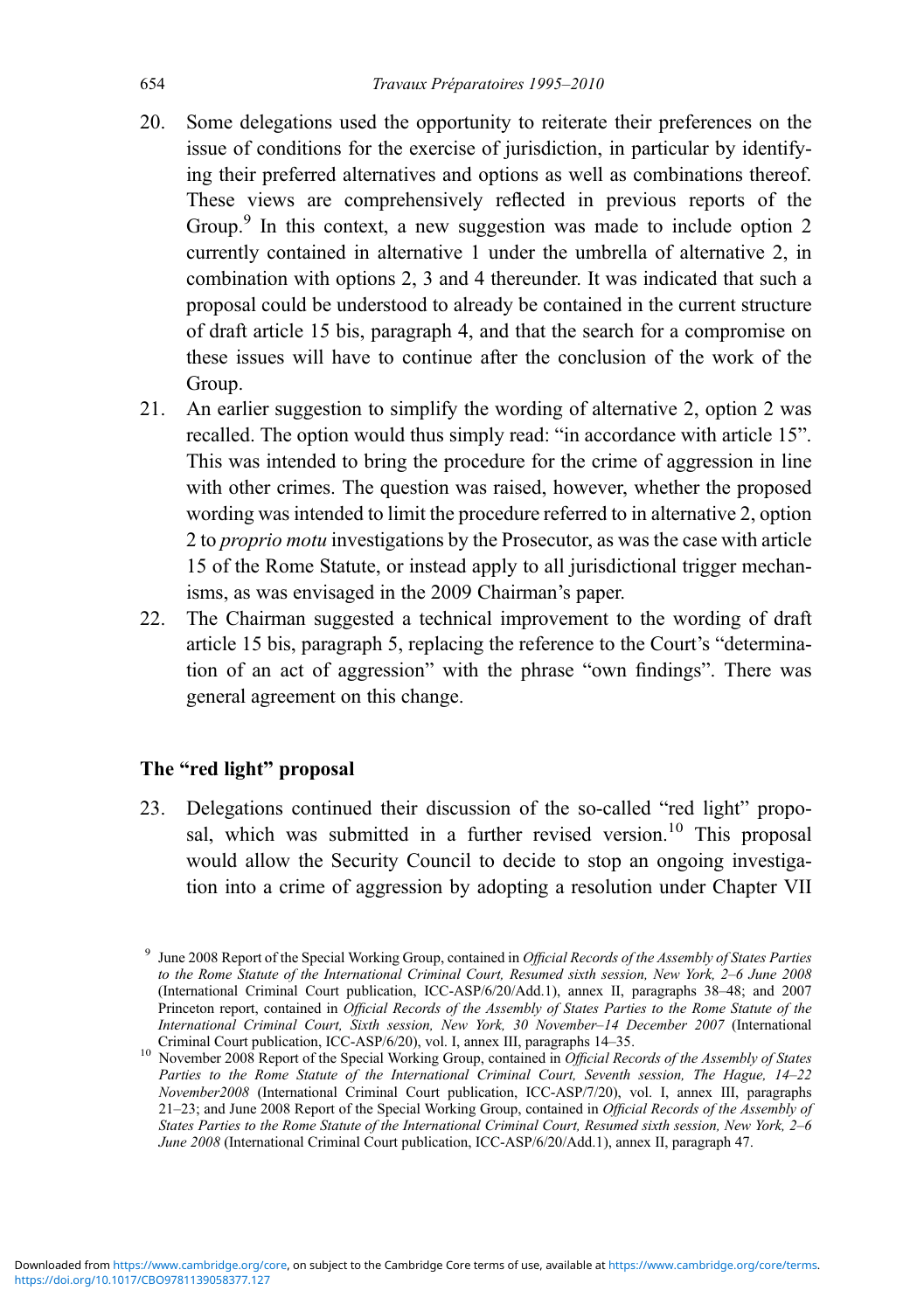of the United Nations Charter.<sup>11</sup> The additional explanation was provided that the proposal intended to complement the current scenarios contained in draft article 15 bis, paragraph 4: Currently, these scenarios only foresaw that the Security Council would either determine the existence of an act of aggression, or not act at all. The proposal would address the missing scenario in which the Security Council would indicate that it would not be justified to conclude that an act of aggression had been committed. The text reflected the language contained in article 2 of General Assembly resolution 3314 (XXIX).

24. There was limited support for the proposal, while some delegations wished to consider it further. Some delegations reiterated their doubts raised during previous meetings of the Group, in particular regarding the overlap of this proposal with article 16 of the Statute. Furthermore, doubts were expressed whether such a negative determination by the Security Council was legally binding for the Court. It was further questioned whether the Security Council was even empowered to make a negative determination of aggression under the United Nations Charter or article 2 of General Assembly resolution 3314 (XXIX). The latter provision seemed to apply only to the internal deliberations of the Security Council that would lead to the conclusion not to make a determination. The point was also made that article 2 of the resolution dealt with the first use of armed force by a State, which would *prima facie* be considered an act of aggression. In contrast, the purpose of the Court's proceedings was to determine individual criminal responsibility.

# Draft amendment #4: Forms of participation in the crime (draft article 25, paragraph 3 bis)

25. As in previous meetings of the Group, there was general agreement on the inclusion of draft article 25, paragraph 3 bis, which would ensure that the leadership requirement would not only apply to the principal perpetrator, but

 $11$  The draft text reads as follows (footnotes omitted):

<sup>4</sup>bis. No investigation may be proceeded with on the situation notified to the Secretary-General of the United Nations, if the Security Council, [within  $[X]$  months after the date of notification] has adopted a resolution under Chapter VII of the Charter of the United Nations which indicates that it would not be justified, in the light of relevant circumstances, to conclude that an act of aggression has been committed in such a situation, including the fact that the acts concerned or their consequences are not of sufficient gravity.

<sup>4</sup>ter. If the Security Council has adopted a resolution based on the previous paragraph, the Prosecutor may submit a request, through the Secretary General of the United Nations, to review the decision where the Prosecutor considers that new facts have arisen which could negate the basis on which the resolution has been previously taken. If the Security Council adopts a new resolution making a determination of an act of aggression committed by the State concerned, the Prosecutor may proceed with the investigation in respect of  $\tilde{a}$ crime of aggression.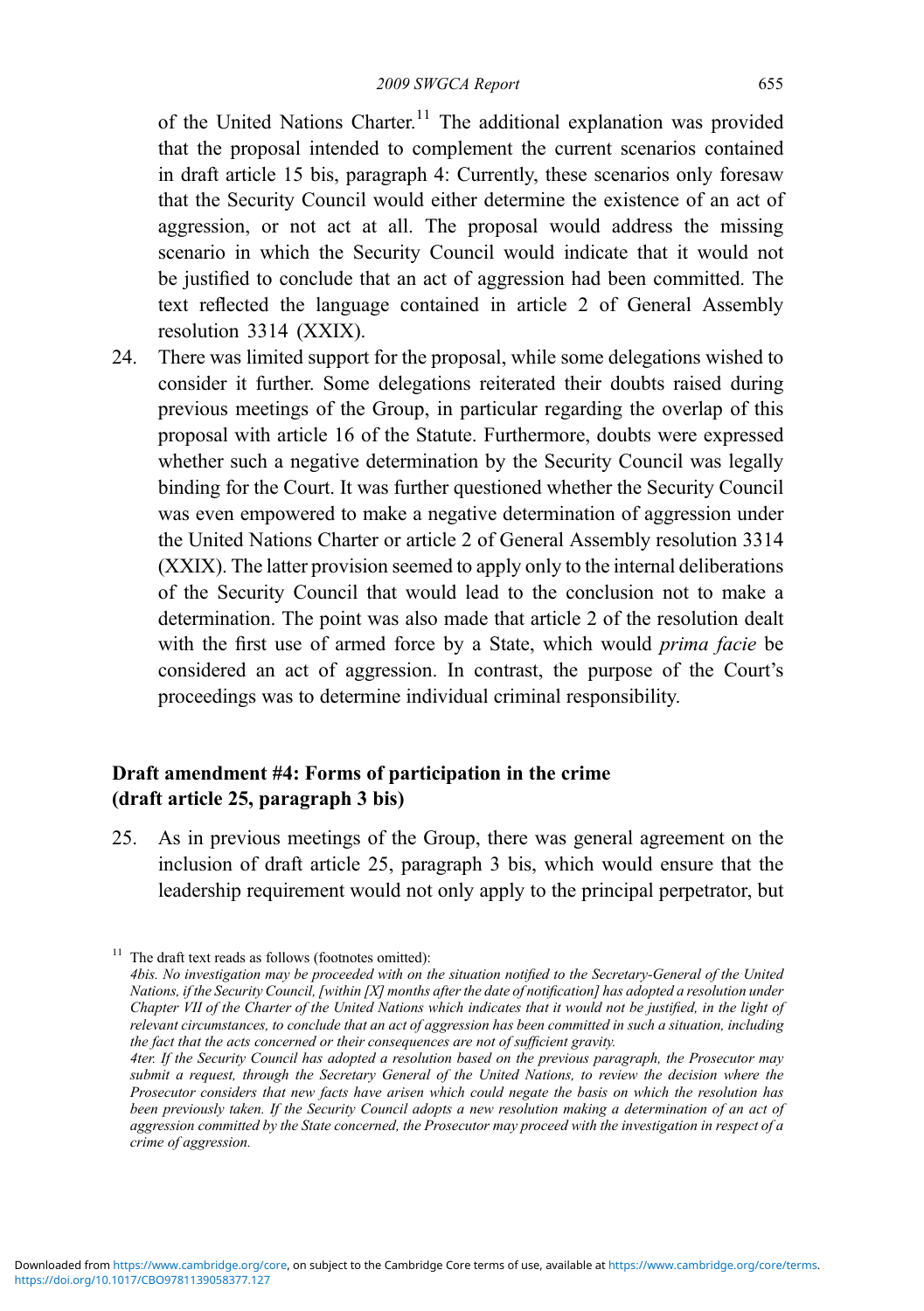to all forms of participation. It was noted that this provision was crucial to the structure of the definition of aggression in its current form. The view was also expressed that the language of this provision was sufficiently broad to include persons with effective control over the political or military action of a State but who are not formally part of the relevant government, such as industrialists.

### Draft amendment #5 and #6: Consequential amendments to articles 9 and 20 of the Rome Statute

26. Based on the previous agreement that article 9 of the Statute would have to be amended to refer to the crime of aggression, $12$  the 2009 Chairman's paper contained a specific amendment to that effect. It was observed that a similar amendment would need to be made to article 20, paragraph 3 of the Statute (Ne bis in idem). The Chairman subsequently circulated a suggested wording for such an amendment that met with general agreement.

## III. Other substantive issues regarding aggression to be addressed by the Review Conference

27. The Chairman submitted a non-paper on other substantive issues regarding aggression to be addressed by the Review Conference.<sup>13</sup> He noted that the Review Conference could address some of these issues when adopting the amendment on aggression, though not necessarily in the enabling resolution itself. The concrete wording suggested in the non-paper on these issues was merely intended to assist in the discussion, and was not meant to imply that these issues necessarily needed to be addressed explicitly. Delegations welcomed the non-paper as a useful basis for discussion. The summary of these discussions below should be read in conjunction with the more detailed explanations on the various topics contained in the non-paper itself.

## Activation of the Court's subject-matter jurisdiction on aggression with respect to Security Council referrals

28. The non-paper raised the question of the moment at which the Court would possess subject-matter jurisdiction over the crime of aggression on the basis of article 13, paragraph b, of the Rome Statute (referral by the

<sup>&</sup>lt;sup>12</sup> November 2008 Report of the Special Working Group, contained in Official Records of the Assembly of States Parties to the Rome Statute of the International Criminal Court, Seventh session, The Hague, 14–22 November2008 (International Criminal Court publication, ICC-ASP/7/20), vol. I, annex III, paragraph 34.

<sup>&</sup>lt;sup>13</sup> See appendix II.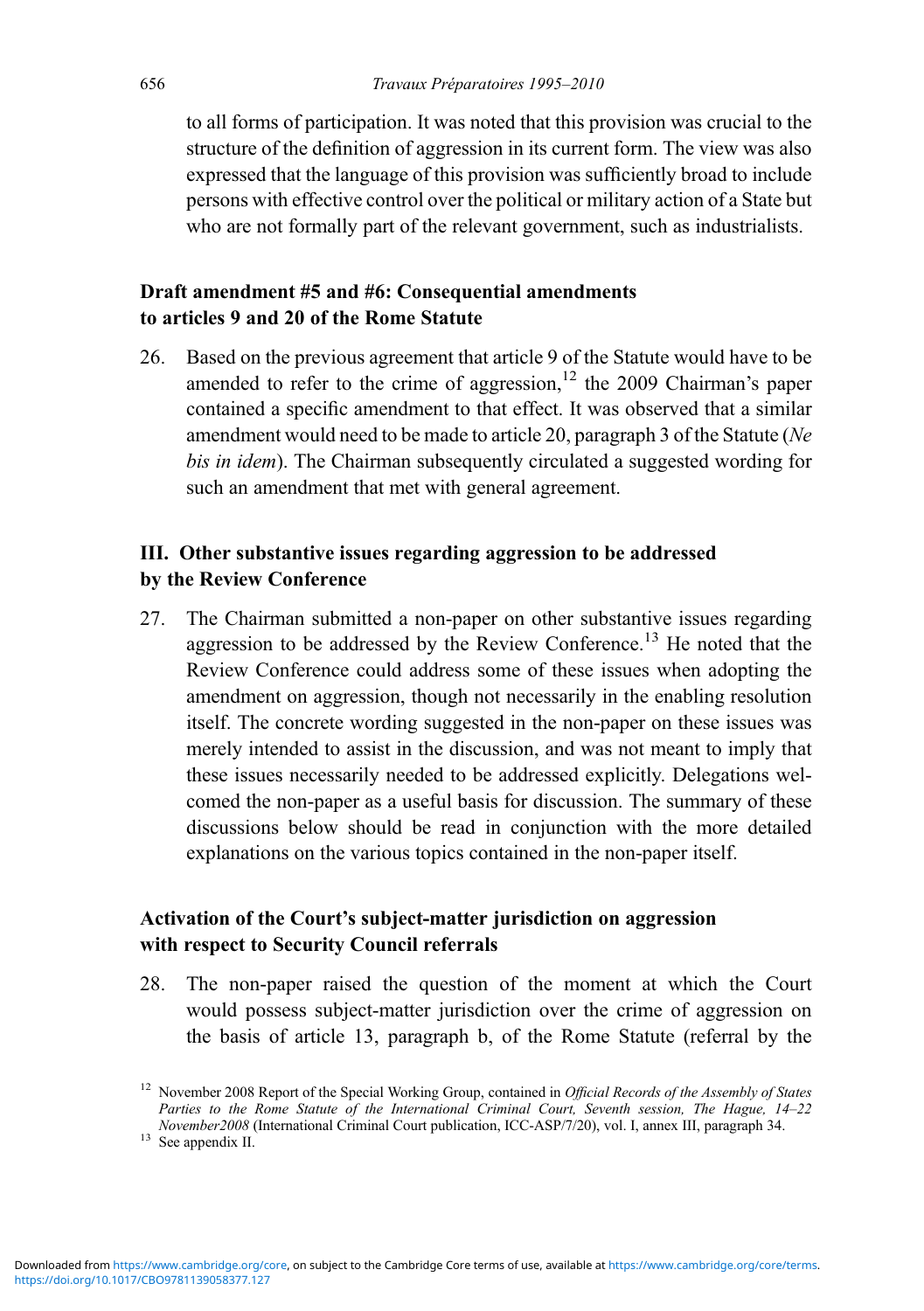Security Council), either after adoption of the relevant amendments by the Review Conference, or after their entry into force. In addition, the nonpaper offered draft language for the possibility of clarifying that a Security Council referral, which may include the crime of aggression, does not depend on the consent of the State concerned, as was the case with any other Security Council referral. The following two sentences were suggested for discussion:

It is understood that the Court may exercise jurisdiction over the crime of aggression on the basis of a Security Council referral in accordance with article 13 (b) of the Statute once the amendment on aggression [is adopted by the Review Conference/has entered into force].

It is understood that the Court shall exercise jurisdiction over the crime of aggression on the basis of a Security Council referral in accordance with article 13 (b) of the Statute irrespective of whether the State concerned has accepted the Court's jurisdiction in this regard.

29. Delegations generally found the language suggested agreeable, but expressed different views on the time of activation of the Court's subject-matter jurisdiction over the crime of aggression. Some delegations preferred the alternative in which the Court could exercise jurisdiction over aggression based on a Security Council referral once the amendment on aggression was adopted by the Review Conference. The wording of article 5, paragraph 2, and article 121, paragraph 3, of the Rome Statute were cited in support of this view. This was also considered to be consistent with the fact that the Security Council's power to refer cases to the Court did not depend on the acceptance of the State concerned, as evidenced in particular by article 103 of the Charter of the United Nations. Other delegations, in particular those who favored the application of article 121, paragraph 4, for the entry into force of the amendments on the crime of aggression, voiced a preference that the Court could exercise jurisdiction over the crime of aggression only after the amendment on aggression had entered into force.

#### Minimum number of ratifications in case of article 121, paragraph 5

30. The non-paper explored the idea, originally raised during the November 2008 session of the Group, that a minimum number of ratifications for entry into force could be required in case article 121, paragraph 5, was applied. No support was expressed for such a possibility, in particular as a number of delegations preferred that the Court's subject-matter jurisdiction over the crime of aggression be activated upon the adoption of the amendments on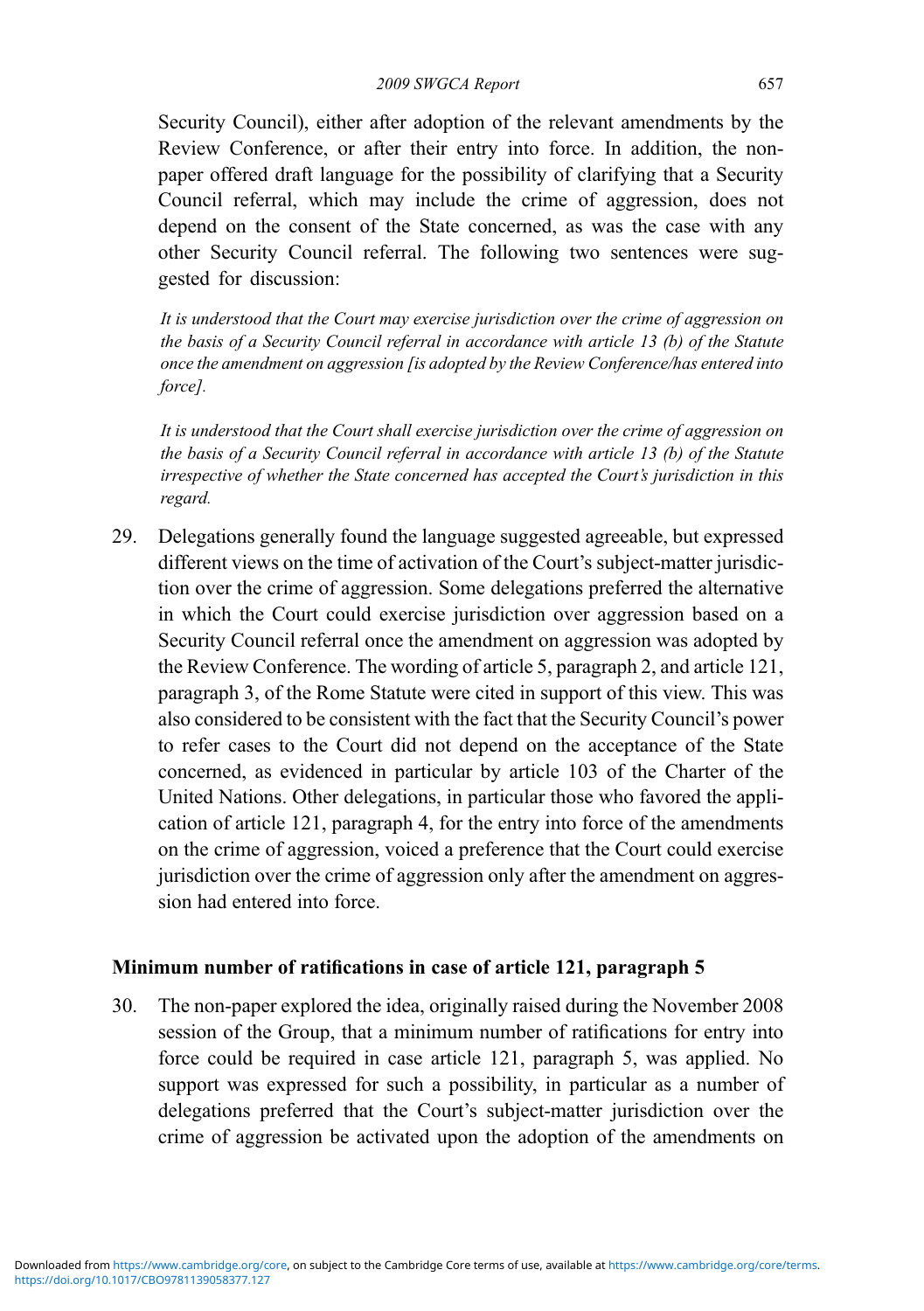aggression by the Review Conference. The point was also made that such a minimum number of ratifications was inconsistent with the wording of article 121, paragraph 5, of the Rome Statute.

# Implications of article 121, paragraph 5, second sentence, for State referrals and proprio motu investigations

- 31. The non-paper referred to previous discussions on this issue, during which there was a strong view that the application of article 121, paragraph 5, of the Rome Statute should not lead to differential treatment between non-States Parties and States Parties that have not accepted the amendment on aggression.<sup>14</sup> The Chairman recalled that these issues were discussed without prejudice to delegations' positions on the application of either paragraph 4 or 5 of article 121 of the Rome Statute, and recommended that this complex issue be considered on the basis of the updated chart included in the non-paper and the scenarios described therein.
- 32. With respect to scenario 2, referring to an act of aggression committed by a State Party that has accepted the amendment on aggression against a State Party that has not accepted the amendment on aggression, the following language was suggested for discussion:

It is understood that article 121, paragraph 5, second sentence, of the Statute does not prevent the Court from exercising jurisdiction in respect of an act of aggression committed by a State Party that has accepted the amendment on aggression.

- 33. A number of delegations agreed with this clarification, which would ensure equal treatment of States that are victims of aggression, be they States Parties that have not accepted the amendment on aggression, or non-States Parties. The view was also expressed that, under all nine scenarios listed in the chart, the issue should be left for the judges to decide.
- 34. With respect to scenario 4, referring to an act of aggression committed by a State Party that has not accepted the amendment on aggression against a State Party that has accepted the amendment on aggression, two alternatives were submitted by the Chairman, both of which intend to avoid differential treatment of State Parties and non-States Parties.
- 35. Alternative 1 would clarify that the Court did have jurisdiction in scenarios 4 and 7:

<sup>&</sup>lt;sup>14</sup> November 2008 Report of the Special Working Group, contained in *Official Records of the Assembly of States* Parties to the Rome Statute of the International Criminal Court, Seventh session, The Hague, 14–22 November2008 (International Criminal Court publication, ICC-ASP/7/20), vol. I, annex III, paragraph 17.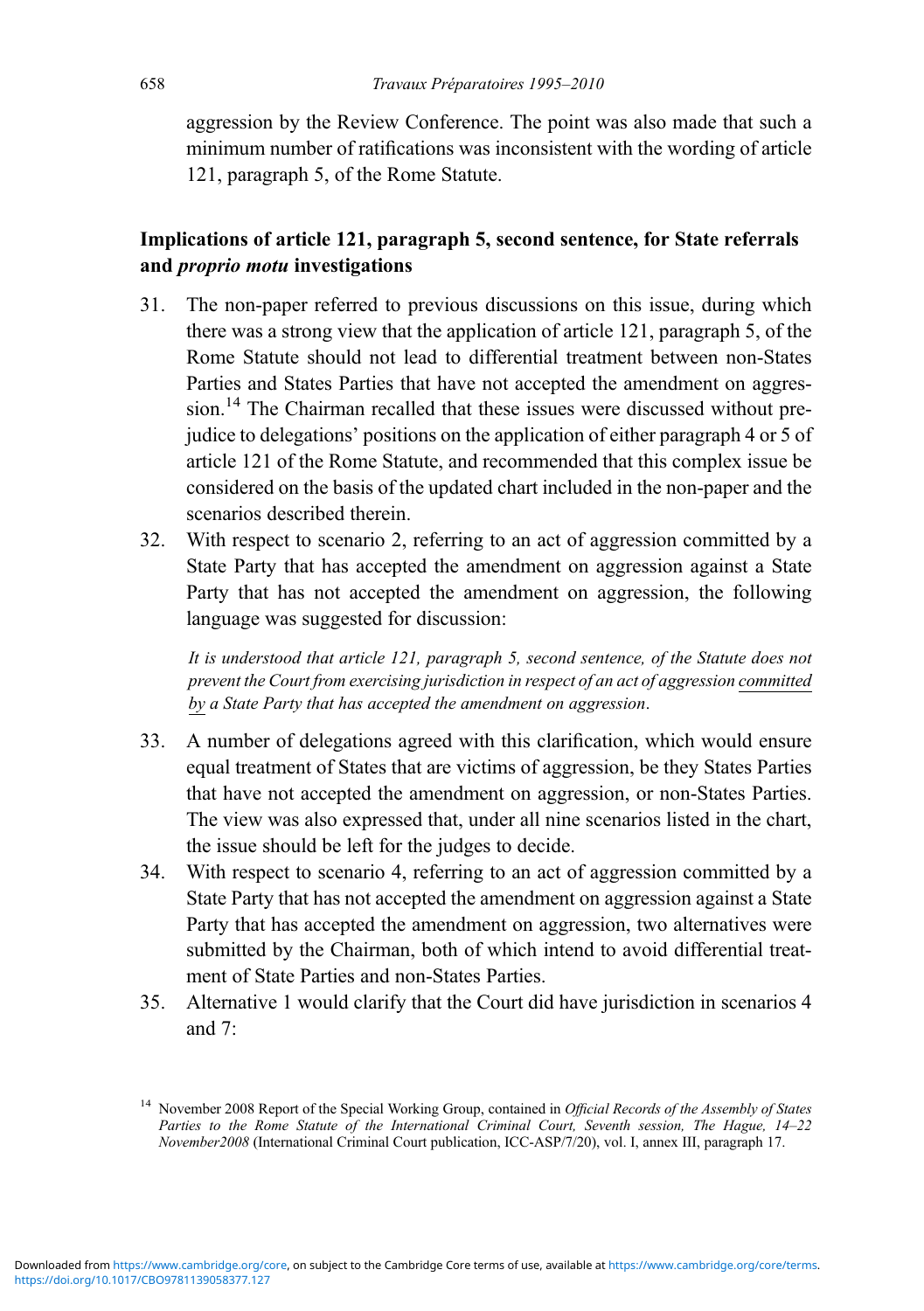It is understood that article 121, paragraph 5, second sentence, of the Statute does not prevent the Court from exercising jurisdiction in respect of an act of aggression committed against a State Party that has accepted the amendment.

36. Alternative 2 would clarify that the Court did not have jurisdiction in scenarios 4 and 7:

It is understood that article 121, paragraph 5, second sentence of the Statute prevents the Court from exercising jurisdiction in respect of an act of aggression committed by any State that has not accepted the amendment.

37. Both alternatives met with some support as well as some opposition. While no agreement was reached on this issue, the textual approach taken in these two alternatives was considered appropriate and practical. It was noted that these formulations were based on the assumption of concurrent territorial jurisdiction over the crime of aggression (discussed below).

# The leadership crime of aggression and territoriality

38. During a preliminary discussion of this issue in November 2008, broad support had been expressed for the view that "concurrent jurisdiction arises where the perpetrator acts in one State and the consequences are felt in another".<sup>15</sup> The non-paper explored whether the issue should be clarified explicitly or not, and suggested the following language for discussion:

It is understood that the notion of "conduct" in article 12, paragraph 2 (a), of the Statute encompasses both the conduct in question and its consequence.

39. There was general support for the concept contained in this draft language, though some delegations expressed the view that clarification was not needed on this issue and that it was best left to be determined by the Court. Concern was also expressed that the language proposed may have unintended consequences including for other crimes. Furthermore, an alternative formulation was suggested: "It is understood that jurisdiction based on the territoriality principle relates both to the territory in which the conduct itself occurred and the territory in which its consequences occurred." Some delegations supported this language, while others preferred the language contained in the non-paper.

### Jurisdiction ratione temporis

40. The non-paper suggested that language could be considered to specify that the provisions on aggression would not have retroactive effect, in response to a

 $15$  Ibid., paragraphs 28–29.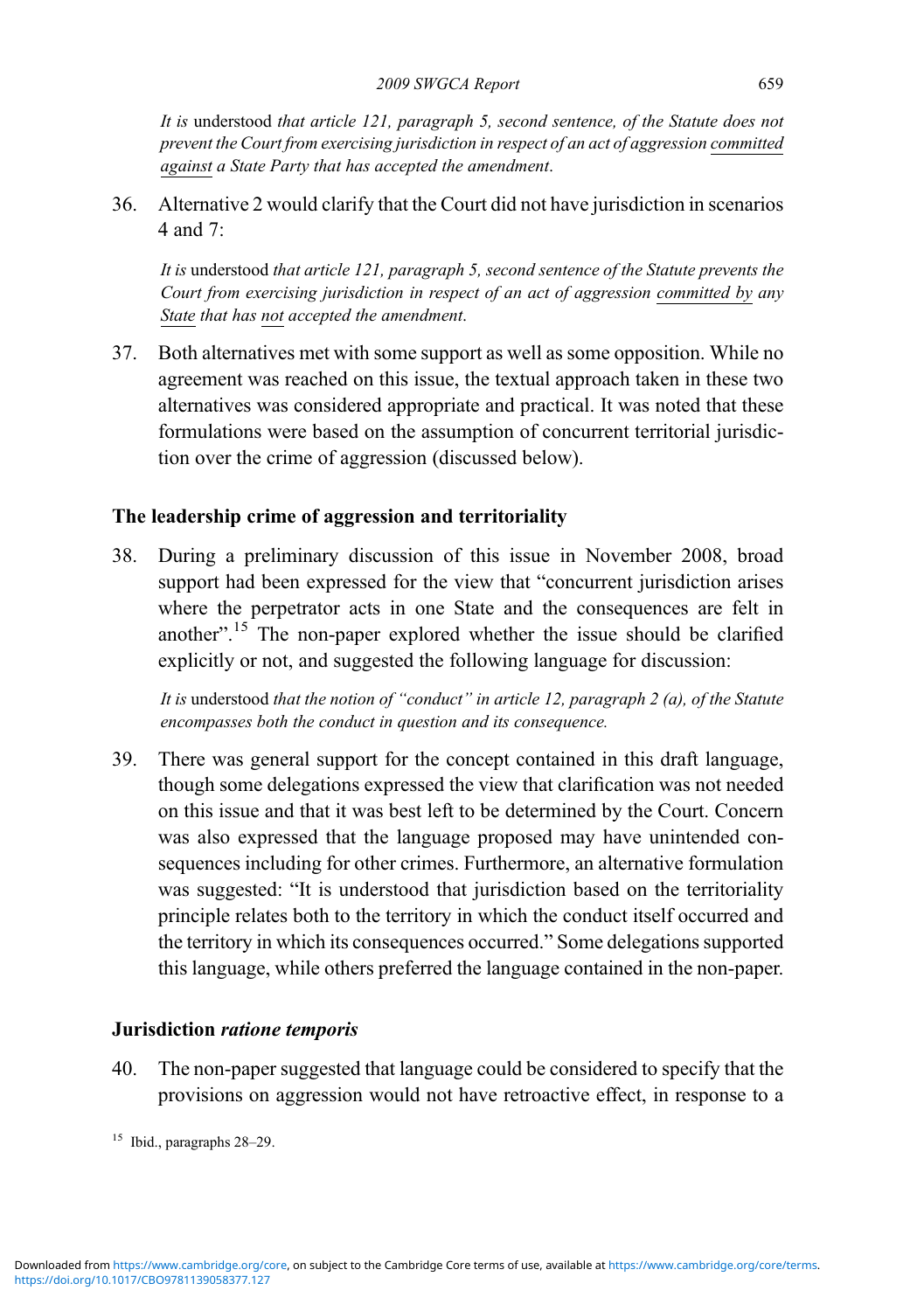suggestion made during the last meeting of the Group. The draft language in the non-paper was modeled after article 11 of the Rome Statute and read as follows:

- (i) It is understood, in accordance with article 11, paragraph 1, of the Statute, that the Court has jurisdiction only with respect to crimes of aggression committed after the amendment [has been adopted by the Review Conference/has entered into force].
- (ii) It is understood, in accordance with article 11, paragraph 2, of the Statute, that in case of article 13, paragraph (a) or (c), the Court may exercise its jurisdiction only with respect to crimes of aggression committed after the entry into force of the amendment for that State, unless that State has made a declaration under article 12, paragraph 3.
- 41. The draft language was generally well received and considered useful, and delegations voiced different preferences regarding the options contained in the bracketed language in paragraph 1, which were linked to the question of the activation of the Court's subject-matter jurisdiction over the crime of aggression (see paragraph 29 above). A drafting suggestion was made to insert a reference to article 13, paragraph b, of the Rome Statute into the first paragraph. Some delegations supported this suggestion, while it was also noted that in this case, a reference to article 12, paragraph 3, of the Rome Statute might have to be added to the first paragraph as well.

#### IV. Elements of Crimes

42. The Group continued its discussion regarding the future process with respect to the drafting of Elements of Crimes.<sup>16</sup> The view was expressed that it would be preferable for the Elements of Crimes to be presented at the Review Conference for adoption along with the amendments on aggression. The Group was informed that two delegations were currently preparing a discussion paper on the Elements of Crimes, which would be discussed with interested delegations. The discussion paper would be made available to delegates ahead of the intersessional meeting in June 2009.

#### V. Future work on Aggression

43. Following suggestions during the last meeting of the Group in November 2008, the Chairman informed the Group about the status of preparations for an

<sup>16</sup> Ibid., paragraphs 30–34.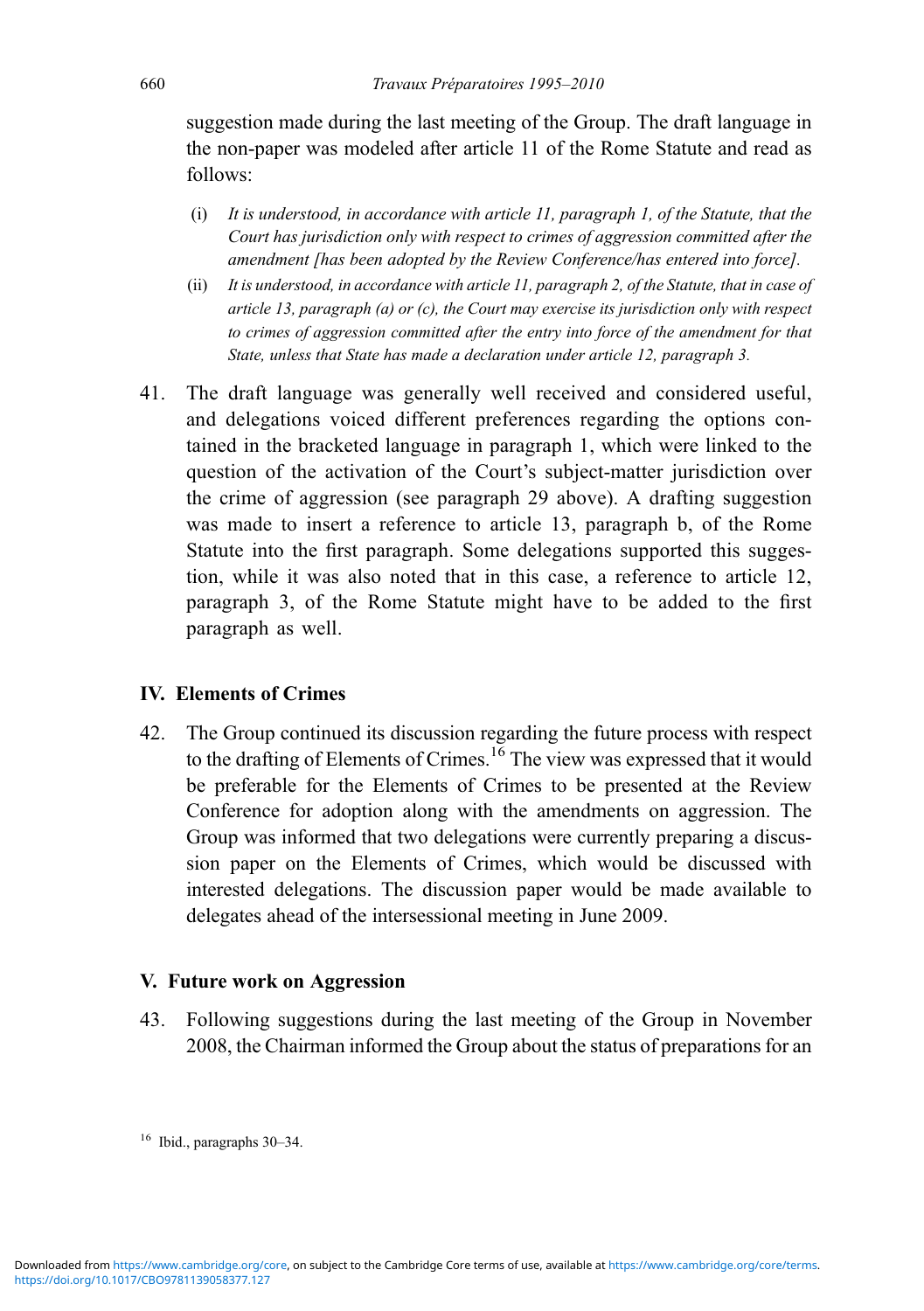inter-sessional meeting on aggression, thereby updating the information contained in the informal note on the work programme. The Chairman was now exploring the possibility of such a meeting taking place from 8–10 June 2009, in New York. The Chairman further announced that he would no longer chair the discussions on aggression following the conclusion of the Special Working Group at this final session. He suggested that the future work on aggression should be chaired by H.R.H. Prince Zeid Ra'ad Zeid Al-Hussein (Jordan).

44. At the June inter-sessional meeting, delegates would continue the discussion on the work achieved in the past and also have the opportunity to discuss the Elements of Crimes. The Chairman emphasized that the discussions on the Elements of Crimes would take place in the same format as the other meetings on aggression in the past and were thus open for participation by all States. The first substantive discussion at the June inter-sessional meeting would also offer an opportunity to exchange views on the timing of the adoption of the Elements. A number of delegations had expressed the view that the Elements should be adopted simultaneously with the amendments on aggression themselves, but the discussion on this topic had not been conclusive. The suggested venue for the inter-sessional meeting met the support of delegations, especially by those who had been unable to travel to the Princeton intersessional meetings in the past. A request for interpretation services at the inter-sessional meeting was made, which the Chairman took under advisement.

#### VI. Conclusion of the Special Working Group on the Crime of Aggression

- 45. The Chairman circulated a revised version of the 2009 Chairman's paper, reflecting the progress made during this session.
- 46. At its sixth meeting, on 13 February 2009, the Special Working Group concluded its work in accordance with resolution ICC-ASP/1/Res.1 ("Continuity of work in respect of the crime of aggression") $17$  and in accordance with resolution F of the Final Act of the Rome Conference.<sup>18</sup> The Group submitted the proposals for a provision on aggression contained in annex I to this report to the Assembly of States Parties for further consideration.

 $17$  Official Records of the Assembly of States Parties to the Rome Statute of the International Criminal Court, First session, New York, 3–10 September 2002 (United Nations publication, Sales No. E.03.V.2 and corrigendum),

part IV, resolution ICC-ASP/1/Res.1.<br><sup>18</sup> Official Records of the United Nations Diplomatic Conference of Plenipotentiaries on the Establishment of an International Criminal Court, Rome, 15 June–17 July 1998 (United Nations publication, Sales No. E.02.I.5), vol. I.